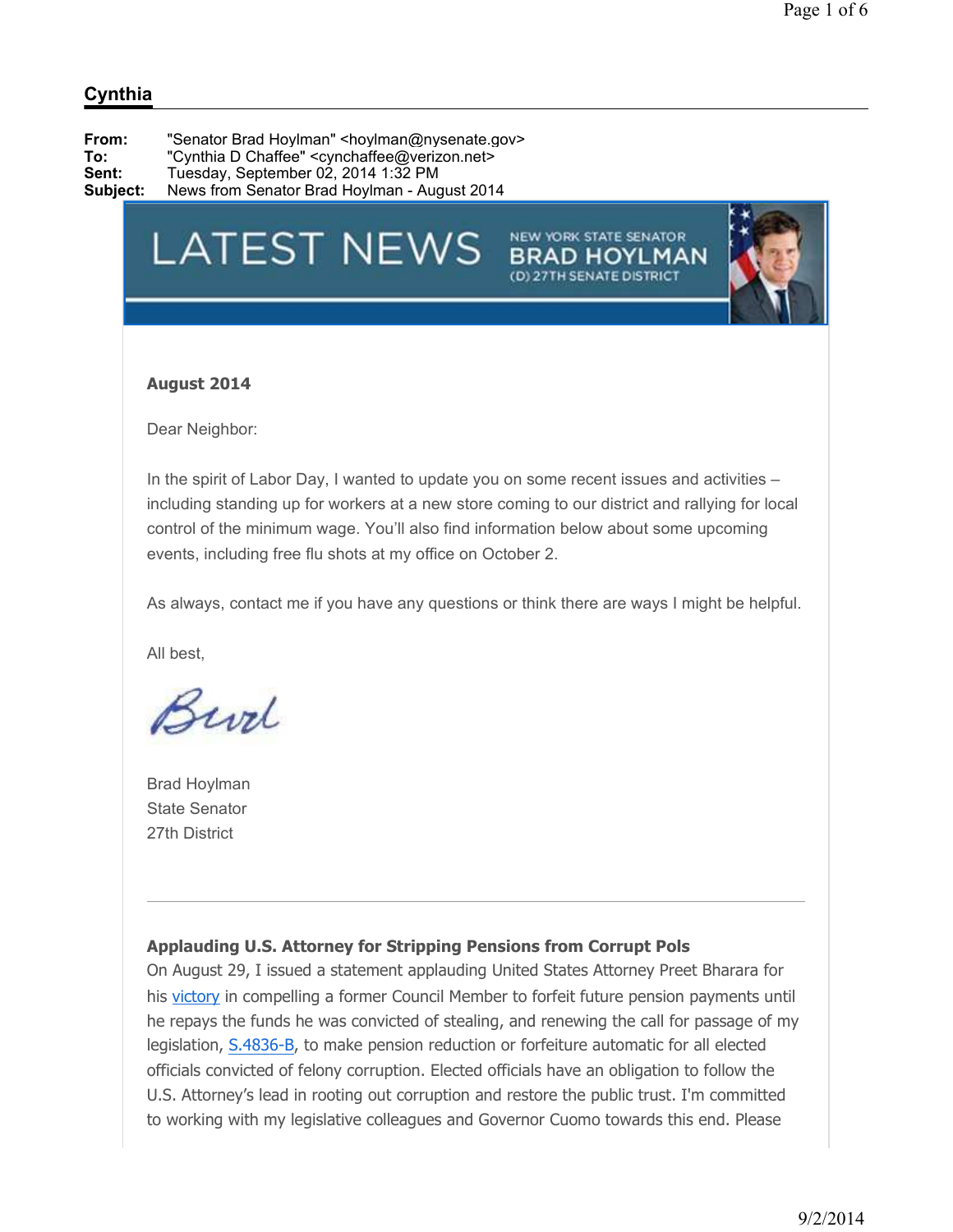see my statement here.

### **Taking on a Notorious Landlord**

Since I took office, I've helped tenants living in buildings owned by Croman / 9300 Realty fight the flagrant attempts to force them out of their rent-regulated apartments. As The Villager recently reported, I have been working with Senator Daniel Squadron, Council Member Rosie Mendez and other local elected officials as well as Cooper Square Committee, Good Old Lower East Side (GOLES) and the tenant-led Stop Croman Coalition to address Croman's systemic pattern of tenant harassment and intimidation. We had a major victory last month when Attorney General Eric Schneiderman heeded our call and launched an investigation into Croman. I'll continue to work with my colleagues in Albany to find ways to protect tenants from him and similar unscrupulous landlords.



# **Continued Fight for a Fair Minimum Wage**

On August 28, I joined members of the statewide Raise Up New York movement on the steps of City Hall to renew the call for municipal control of the minimum wage. The "one size fits all" minimum wage doesn't work in New York State, which has vastly different local economies. In NYC, for example, the cost of living is 83.3% higher than in Buffalo, 90.6% higher than Syracuse and 91.7% higher than Binghamton. Allowing municipalities to enact locally-adjusted minimum wages would help the working poor in high-cost areas of New York.

# **New York State Must Hold Tour Bus Companies Accountable**

Following two serious collisions involving three Twin America LLC double-decker sightseeing buses in our Senate District, I sent a letter to the New York State Department of Transportation (DOT) to request an investigation into whether the bus operator has complied with DOT safety regulations, including the mandatory reporting of collisions. As the Daily News and **DNAinfo** reported, I urged DOT to make public all information about the collision history of bus operators and to expand accident reporting regulations to include incidents resulting in property damage, even if no persons are injured. Please see my letter here.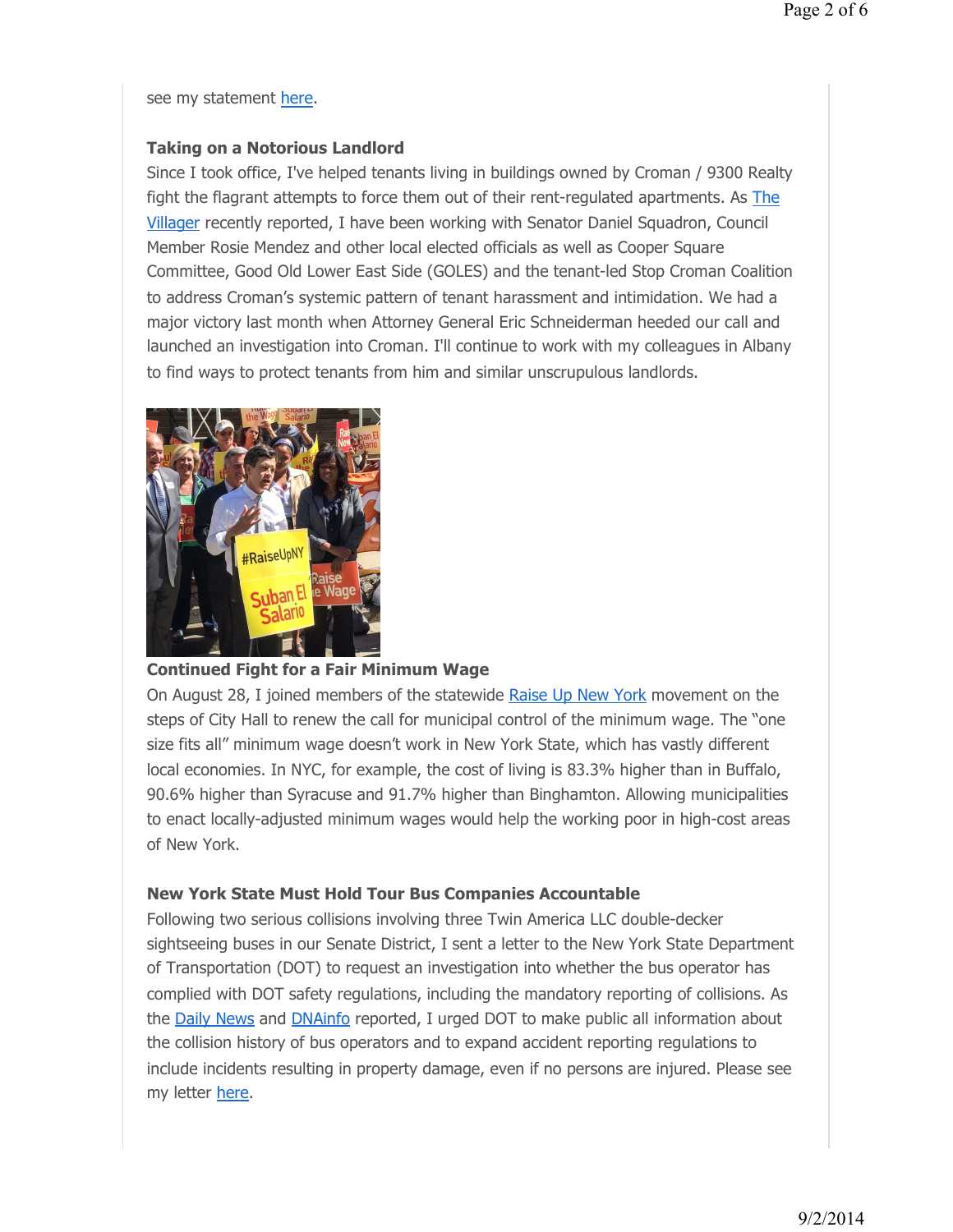

# **Help Identify Suspect in West Village "Knockout Game" Attack**

In mid-August, a vicious attack occurred on a 72-year-old West Village community resident outside 99 Jane Street, resulting in his hospitalization. Police believe the perpetrator was playing the so-called "knockout game," part of a disturbing phenomenon in recent months. I worked with the local precinct in helping to raise awareness about the assault by distributing flyers to neighbors. Please click here to see the wanted poster. According to the NYPD, the suspect is still at large. Anyone with information regarding the suspect or the attacks should call Crime Stoppers at 800-577-8477.

### **Standing Up for Workers at New Grocery**

On July 31, along with Assembly Member Deborah Glick and Council Member Corey Johnson, I sent a letter to Mrs. Green's Natural Market, which is opening a new store on Hudson Street, expressing concern over labor practices. We were troubled by reports that Mrs. Green's had violated federal labor law in response to employees attempting to unionize and urged the company to respect the right of the employees of its new Hudson Street store to organize. Please see our letter here.



# **Meeting Vets in Hell's Kitchen**

On August 27, I toured Samaritan Village's 43rd Street Veterans Residential Program, a 48-bed facility providing rehabilitation for veterans struggling with addiction and other conditions such as post-traumatic stress disorder. After the tour, I was presented with an honor guard and had the privilege of talking to some of the residents and thanking them for their service.

# **Apply for Senior/Disability "Rent Freeze" – Wednesday, September 17**

As a result of action taken at the state and local level, the household income cap for New York City's Senior Citizen Rent Increase Exemption (SCRIE) and Disability Rent Increase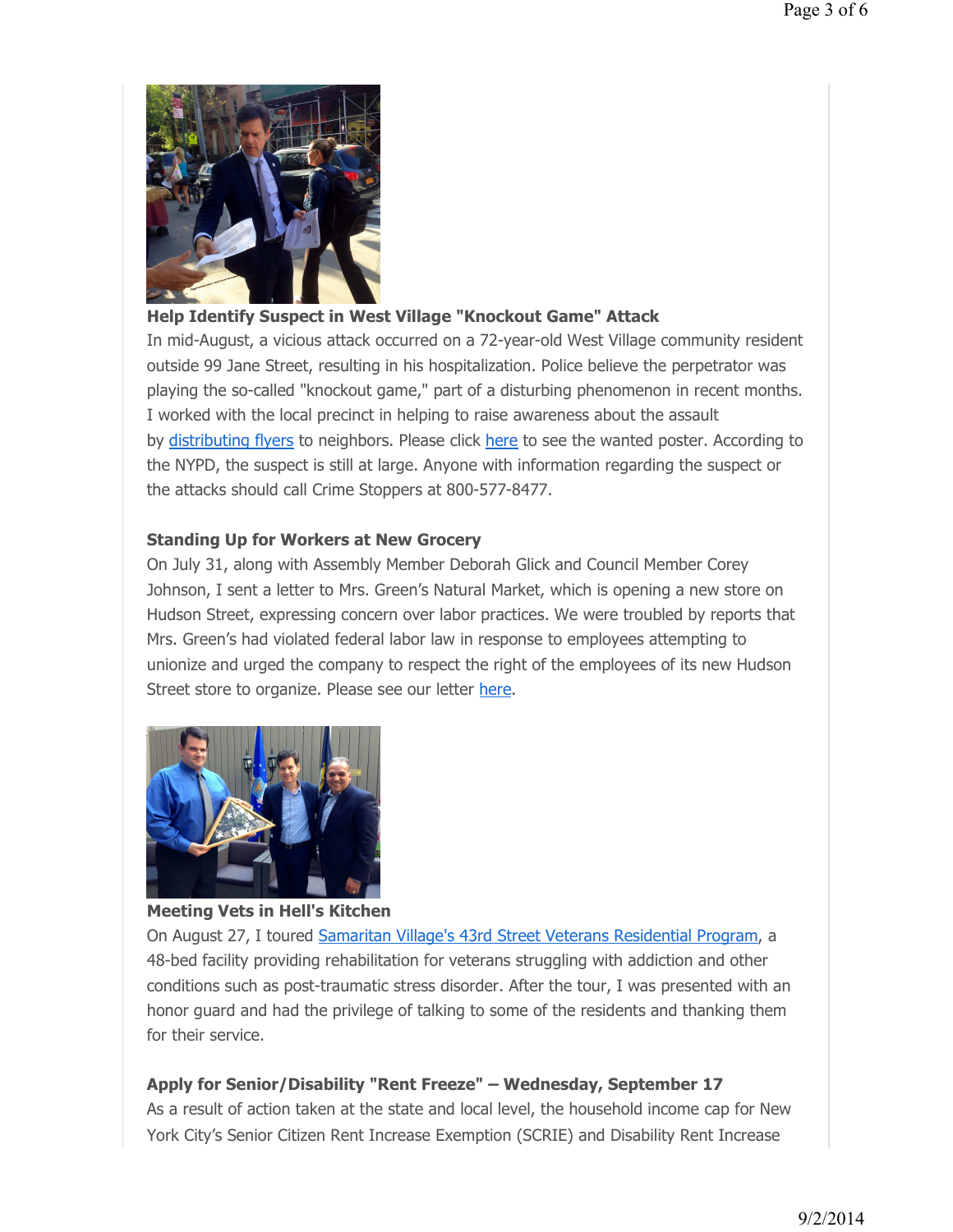Exemption (DRIE) programs has been increased to \$50,000. To help senior and disabled constituents determine their eligibility and apply for these critical rent freezes, I'm hosting a SCRIE/DRIE Workshop on Wednesday, September 17 from 6 - 8 p.m. at the Hudson Guild – Elliott Center, 441 West 26th Street, 2nd Floor, between 9th and 10th Avenue. Please click here for more information, including event co-sponsors, eligibility guidelines and what documentation to bring. Contact me at 212-633-8052 or hoylman@nysenate.gov with any questions or to RSVP. This is the fourth of a series of these workshops I've helped bring to our senate district in partnership with government colleagues.

#### **Opposing Proposed Comcast-Time Warner Cable Merger**

As a result of a new law enacted this year, New York State has the power to subject proposed telecommunications mergers to rigorous review and require that the parties demonstrate the transaction is in the public interest. On July 31, I was joined by Assembly Member Richard Gottfried in submitting testimony to the New York State Public Service Commission (PSC) expressing opposition to the currently proposed merger of Comcast and Time Warner Cable, which could be bad news for consumers. Please see our testimony here. I'm pleased, also, that Governor Cuomo has recently ordered a review of the merger by the PSC in light of recent internet outages.



#### **Free Flu Shots – Thursday, October 2 in my Office**

On Thursday, October 2, from 10 a.m. - 1 p.m. in my office in Chelsea, Visiting Nurse Service of New York will be providing free flu shots. Space is limited and appointments are recommended to guarantee your shot. For more information or to make an appointment, call my office at (212) 633-8052 or email hoylman@nysenate.gov with your complete contact information and the time you would like to schedule your shot.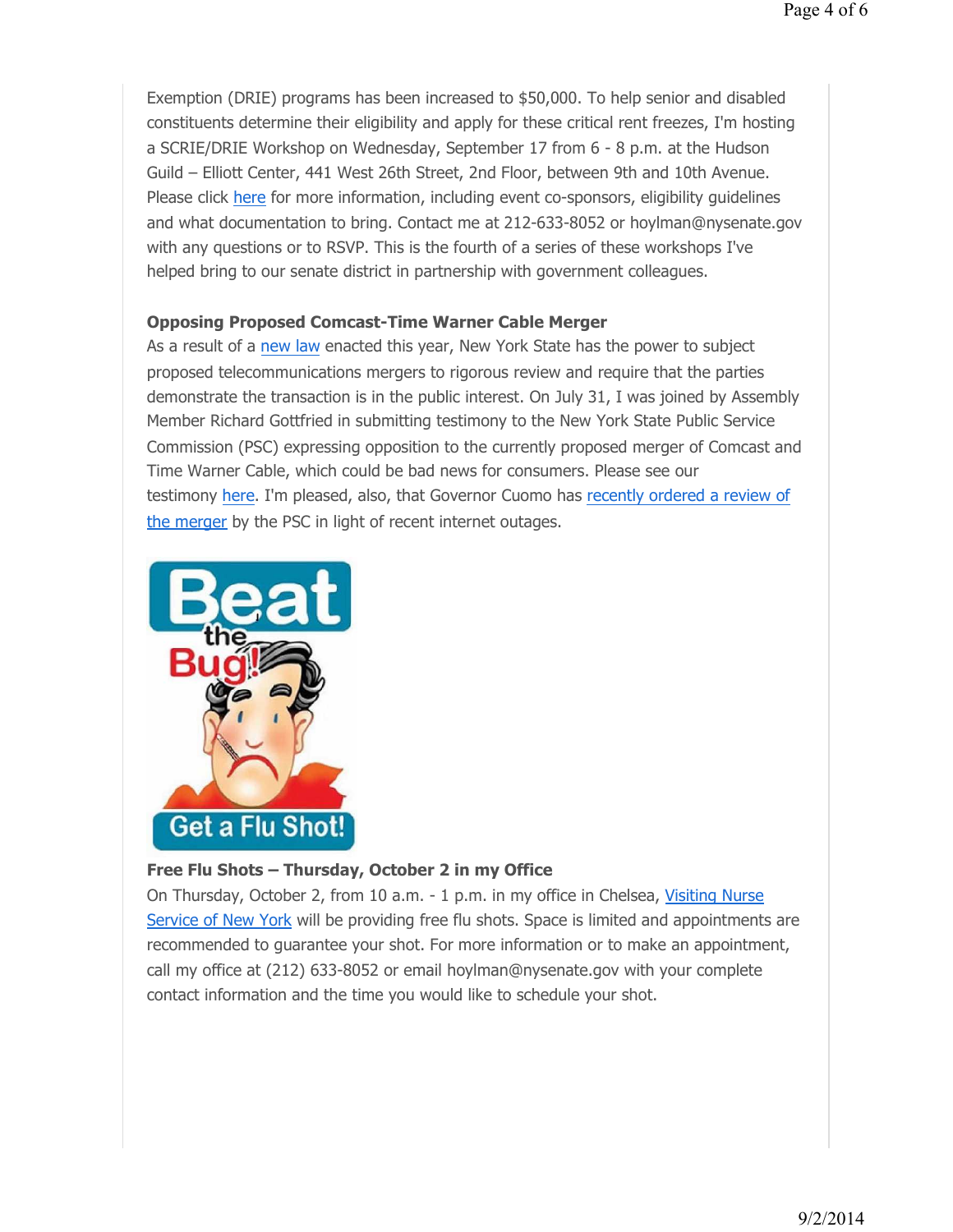

#### **Preserve Free Tuition at Cooper Union**

On August 15, I joined the Committee to Preserve Cooper Union in a rally outside the courthouse where arguments were heard in its lawsuit to block the school from ending its long history as one of the nation's few free institutions of higher learning. As I stated in an op-ed I wrote on the topic, charging tuition at Cooper Union — a beacon of educational equality in Manhattan's rapidly changing East Village — jeopardizes the college's reputation and its standing in our community. I further noted that Cooper Union enjoys considerable taxpayer support. Please see my op-ed here.

# **Co-Sponsoring Governor Cuomo's Citizen Preparedness Training – Tuesday, September 16**

I'm co-sponsoring Governor Cuomo's Citizen Preparedness Training on Tuesday, September 16 at 2:00 p.m. at Greenwich House Senior Center, Our Lady of Pompeii Church, 25 Carmine Street (corner of Bleecker Street). Through the Citizen Preparedness Corps Training Program, approximately 100,000 New Yorkers will be provided with the tools and resources to prepare for emergencies and disasters. Each household that participates will receive a free Citizen Preparedness Corps Response Starter Kit, which includes a plastic drop cloth, light stick, regular flashlight, first aid kit, and more. All participants must register in advance at www.prepare.ny.gov or by calling Governor Cuomo's Special Assistant for Community Affairs, Erik Bottcher, at 212-681-4605.

#### **People's Climate March – Sunday, September 21**

On September 23, world leaders will converge on New York City for the United Nations Climate Summit 2014. I urge you to join me on Sunday, September 21 at the People's Climate March to greet the delegates and demand they adopt an ambitious global agreement to dramatically reduce global warming pollution, protect our natural resources and secure environmental justice. The March will step off at 11:30 a.m. just north of Columbus Circle and end on Eleventh Avenue between 34th Street and 38th Streets. For more information and to sign up to attend, click here.